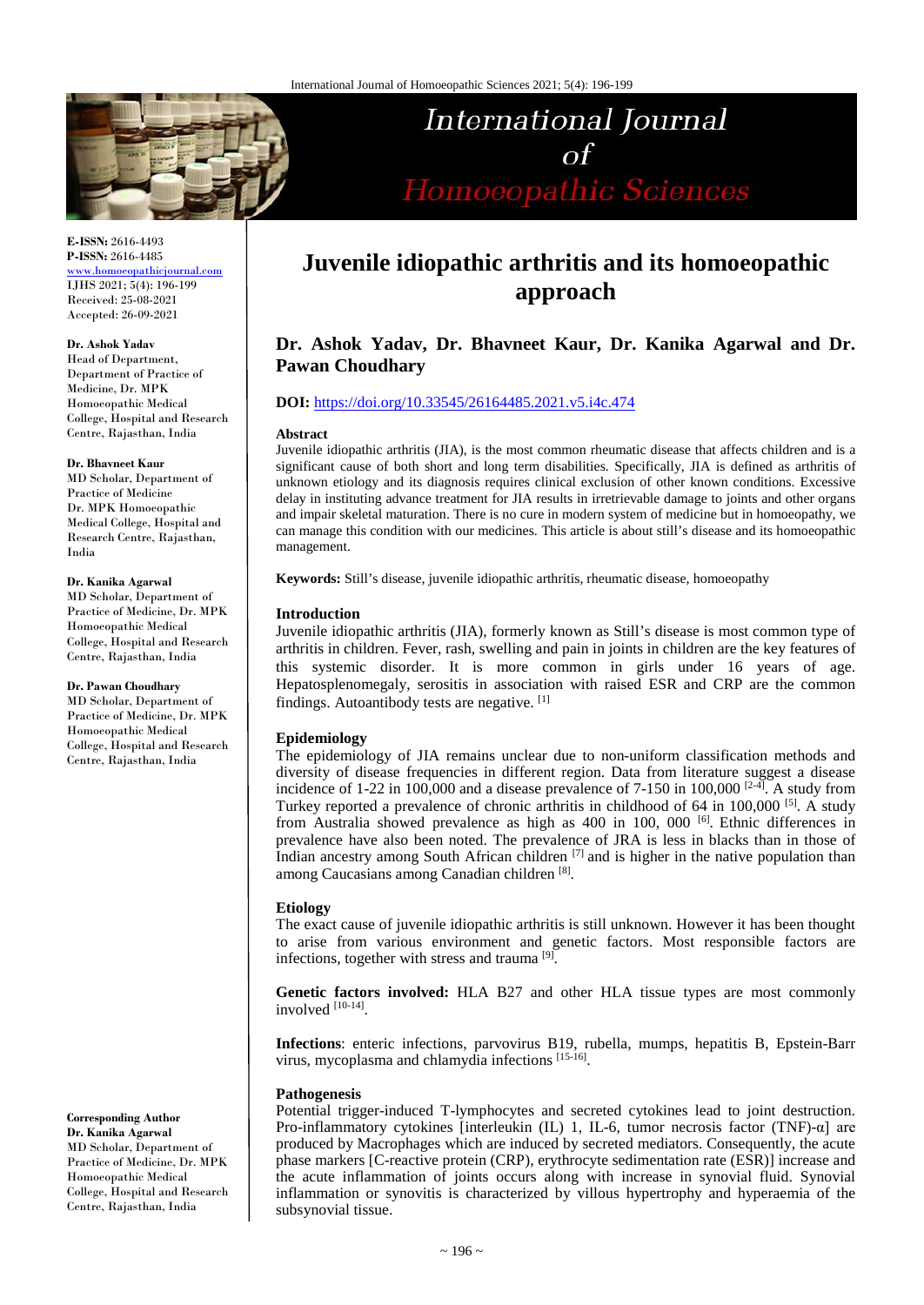Secondary to chronic inflammation, Synovial hypertrophy and synovitis occurs and are known as "Panni".

The T-lymphocyte percentage in synovial fluids varies

among different JIA subtypes [5-6].

#### **Subtypes and clinical features of JIA [17]**

| Subtype                          | Frequency | <b>Clinical features</b>                             | Immunology                  |
|----------------------------------|-----------|------------------------------------------------------|-----------------------------|
| Systemic JIA                     | 5%        | Fever, rash, arthralgia, hepatosplenomegaly          | Auto-antibody negative      |
| Oligoarthritis $(\leq 4$ joints) | 60%       | Large joint arthritis, uveitis                       | $ANA*$ positive             |
| Polyarthritis $(\geq 5$ joints)  | 20%       | Polyarthritis, maybe extended form of oligoarthritis | $ANA*$ positive             |
| Enthesis-related                 | 5%        | Sacroilitis, enthesopathy                            | $HLA*-B27$ Positive         |
| Rheumatoid factor positive       | 5%        | Polyarthritis, similar to RA*                        | RF-Positive, ACPA* Positive |
| Epsoriatic arthritis             | 5%        | Same as adult disease                                | Autoantibody negative       |

\*ANA- Antinuclear antibody

\*HLA- Human Leukocyte antigen

\*ACPA- Anti citrullinated peptide antibody

\*RA- Rheumatoid factor

Uveitis maybe clinically silent and persist into adulthood, necessitating routine screening for eye involvement.

## **Investigations: [18]**

## **A. Hematological investigations**

- 1. **CBC:** May show anemia of chronic disease, low serum iron, low total iron-binding capacity, adequate hemosiderin store, leukocytosis, increase platelet count
- 2. **ESR**: ESR is elevated and is used to determine the degree of inflammation.
- 3. **C reactive protein (CRP):** Levels are elevated and indicates the degree of general inflammation.
- 4. **Antinuclear antibody (ANA**): Positive. It is a marker for chances of inflammation of eyes.
- 5. **Rheumatoid factor (RA):** Positive. Indicates high risk of damage from arthritis.
- 6. **Cyclic citrullinated peptide (CCP):** Positive. Indicates high risk of damage.

# **B. Imaging scans**

- **1. Radiographs:** Quick, easy and affordable method for evaluation of joints. Common x-ray findings are soft tissue swelling, loss of joint space, irregularity of joint surfaces, periosteal new bone formation and growth disturbance.
- **2. USG:** For identifying intra-articular fluids in joints such as hip joint, shoulder joint.
- **3. MRI:** To detect inflammatory changes in joints and cartilage damage, precisely evaluate the later manifestations of JIA, including erosions, loss of joint space, cartilage damage, and ligamentous involvement.

### **C. Other Investigations**

- 1. **Arthrocentesis**: Often known as joint aspiration. Removing and testing the synovial fluid of affected joints can be used to rule out infection and aid in identifying the cause of the arthritis.
- 2. **Synovial Biopsy:** Removal of a small portion of the synovial tissue from the affected joint aid in determining the cause of the inflammation and synovial damage.

**Management General management**

- 1. Rest during acute stage.
- 2. Reassurance and emotional support to patient and family members.

## **Homoeopathic management: [19-20]**

### **1.** *Thuja occidentalis*

**Constitution**: It is adapted to hydrogenoid constitution.

**Eyes:** Ciliary neuralgia, inflammation of iris. Eyelids are agglutinated at night.

**Locomotor system:** Cracking in joints. When walking, the patient feels as if limbs are made of glass/wood or would break easily. Child suffers with pain in heels and tendo Achilles. There is muscular twitching. There is great weakness and trembling. Nails are brittle. Ingrown toe nails. Tips of fingers are red and swollen.

**Skin:** Child has dirty skin. Brown spots on hands and arms. The skin is very sensitive to touch.

**Fever:** Chill begins in the thigh. Sweat only on the uncovered parts or all over except the head, only when he sleeps, stops when he wakes up. Sweat is sour, profuse and smells like honey on genitals. There is orgasm of blood in evening, with throbbing pain in blood vessels.

#### **2.** *Medorrhinum*

**Constitution:** Children are pale and rachitic. They are dwarfed and stunted in growth. Mentally dull and weak. Child is irritated at trifles, cross during day, exhilarated at night.

**Eyes:** Eyeballs ache. Lids are irritated. Patient feels as if sticks in eyes.

**Locomotor system:** Rheumatism at the top of shoulder and arm. This pain radiates to fingers, >by motion. Pain in legs, from hip to knees, which is present only while walking. Legs feel heavy, like lead. Walking is difficult, due to heaviness feeling in leg, legs give way. Ankles turn easily when walking. Entire loss of nervous force in legs and arms, exhausted by little effort. Lower limbs ache all night which prevents sleep. Intense restless and fidgety feet. During electrical storm, there is terrible burning in legs and arms, wants them uncovered. Deformity of finger joints, large, puffy knuckles. Great tenderness of heels and balls of feet.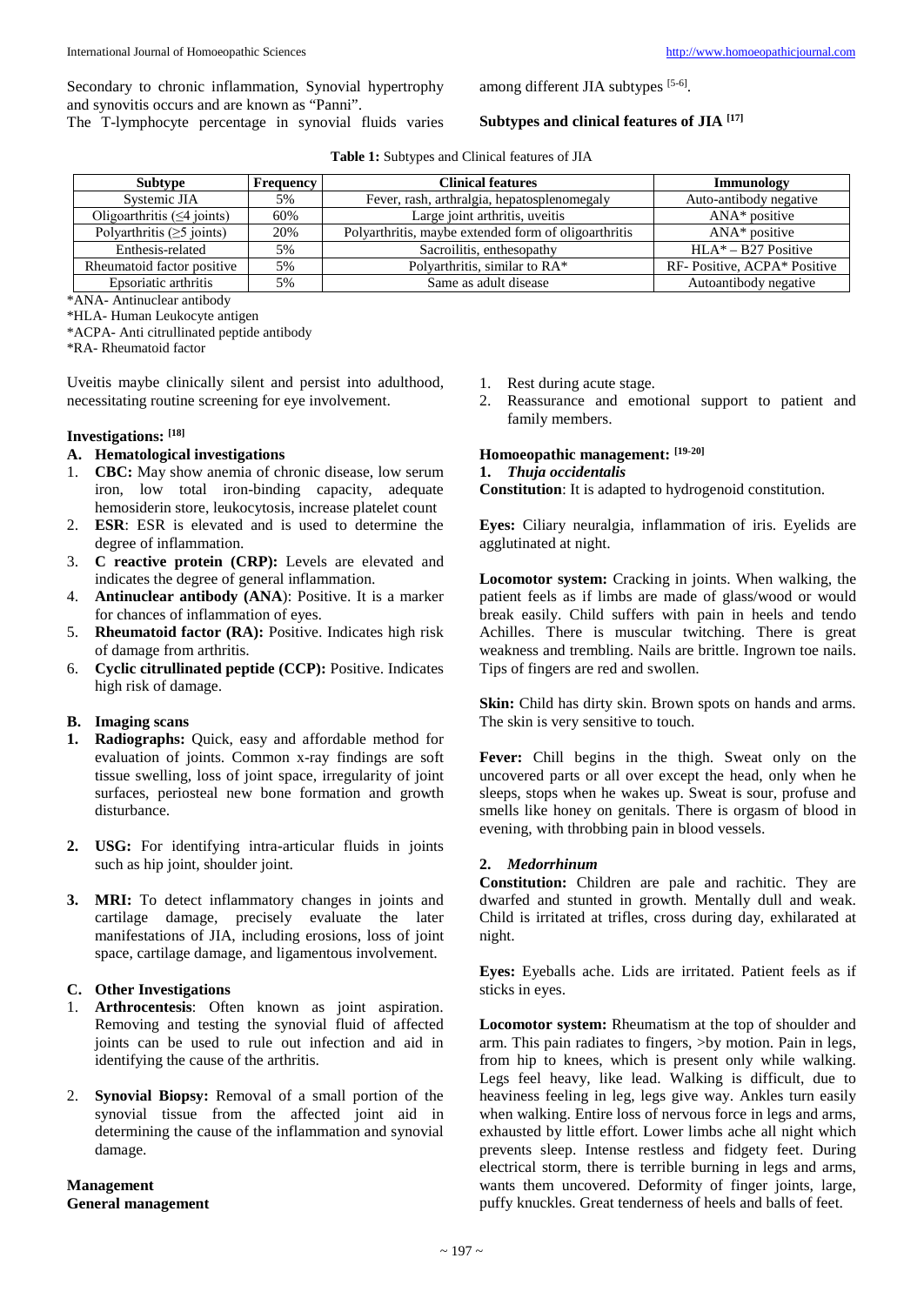**Skin:** Fiery red rash about anus in babies. Copper colored spots on skin. Yellow skin with intense itching, which is worse at night and when thinking of it.

**Fever:** During fever, wants to be fanned. Chills run up and down the back, coldness of legs, arms and forearm. Flashes of heat in face and neck. Night sweats.

#### **3.** *Tuberculinum*

**Constitution:** Child has flat, narrow chest. He is active and precocious mentally but weak physically. Diathesis is tubercular. There is rapid and pronounced emaciation. Patient loses weight while eating well. There is marked irritability especially on awakening.

**Locomotor system:** There is tension in the nape of neck and down the spine. Chilliness between shoulders or up the back.

**Skin:** fiery red skin. Intense itching  $\lt$  at night when undressing, from bathing, immense quantities of white bram like scales. There is oozing behind ears, in the hair, in folds of skin with rawness and soreness.

**Fever:** Post critical temperature of a remittent fever. Profuse sweating and great chilliness.

#### **4.** *Calcarea carbonica*

**Constitution:** Psoric constitutions, pale, weak and timid. Children has tendency to grow fat. Children with red face, flabby muscles. They sweat profusely and catch cold easily.

**Eyes:** Eyes are sensitive to light. Lachrymation in open air and early in morning. Eyes fatigue easily.

Locomotor system: Curvatures of bone especially spine and long bones. Rheumatoid pains, as after exposure to wet. Rheumatism in lumbar region. Nape of neck stiff and rigid. Pain between shoulder blade, impeding breathing Pains are sharp sticking as if parts were wrenched or sprained. Cold damp feet as if damp stockings were worn. Cold knees with cramps in calves. Feet feel cold and damp at night. Sweat of hands and sour foot sweat. Swelling of joints especially knee joint. Burning of soles of feet, raw soles. Arthritic nodules are seen.

**Skin:** Skin is unhealthy. Petechial eruptions are seen.

Fever: Chill begins at 2pm, felt internally in stomach region. Frequent and full pulse. Chilliness and heat. Hectic fever. Sweat in head of children, so that pillow becomes wet.

#### **5.** *Abrotanum*

**Constitution**: Child is irritable, anxious and depressed. There is marked emaciation of legs.

**Locomotor system:** There is excessive pain before swelling commences resulting from suddenly checked diarrhea or other secretions. Rheumatism alternates with haemorrhoids/ dysentery. Pricking and coldness in fingers and feet. Painful contractions of limbs from cramps or following colic. Pricking and coldness in fingers and feet.

**Skin:** Skin is flabby and hangs loose in folds. Eruptions come out on face which are suppressed. The skin becomes purplish.

**Fever:** Great weakness and prostration and a kind of hectic fever.

#### **6.** *Aconitum napellus*

**Constitution:** Great fear with anxiety of mind. Nervous excitability of mind.

**Eyes:** Eyes are red and inflamed. Eyes feel dry and hot as if sand in them. Lids swollen, hard and red. Profuse watering after exposure to dry cold winds.

**Locomotor system:** Rheumatic inflammation of joints which is worse at night. Red, shining swelling which is very sensitive. Arms feel lame, bruised, heavy, and numb. Hip joint and thigh feel lame especially after lying down. Unsteady-knees Feet are disposed to turn. Sensation as if drops of water tickled down the thigh.

**Skin:** Skin is red, hot, dry and swollen. Measles like rash are seen.

**Fever:** Cold stage is most marked. Cold waves pass through him. Evening chilliness soon after going to bed. Feels chilly if uncovered or touched. Restless, mental anguish and thirst present throughout. Drenching sweat on parts laid on which relieves all symptoms.

#### **7.** *Apis Mellifica*

**Constitution**: Suited to children who are generally careful but becomes awkward and let things fall while handling them.

**Eyes**: Bright red, puffy conjunctiva. Hot lachrymation.

**Locomotor system**: Shiny, swollen, sensitive, sore knee with stinging pain. Feet are swollen and stiff and feels too large. Rheumatic pains in back and limbs. Tired and bruised feeling. Hands and tip of fingers feel numb.

**Skin**: Sudden puffing of whole body. Soreness and sensitiveness of skin.

**Fever**: Chill come in afternoon, with thirst which is worse on motion and heat. There is external heat. Perspiration breaks out and dries up frequently. Sleeps after the fever paroxysm.

#### **8.** *Arsenic album*

**Constitution:** Child is mentally restless but physically too weak to move. Gradual loss of weight from impaired nutrition.

**Eyes:** Ciliary neuralgia with burning pain. Burning hot and acrid lachrymation.

**Locomotor system:** There is swelling of feet. Weak extremities. There is trembling, twitching and uneasiness in limbs.

**Skin:** There are oedematous eruptions with much itching and burning. Skin is dry, rough and scaly.